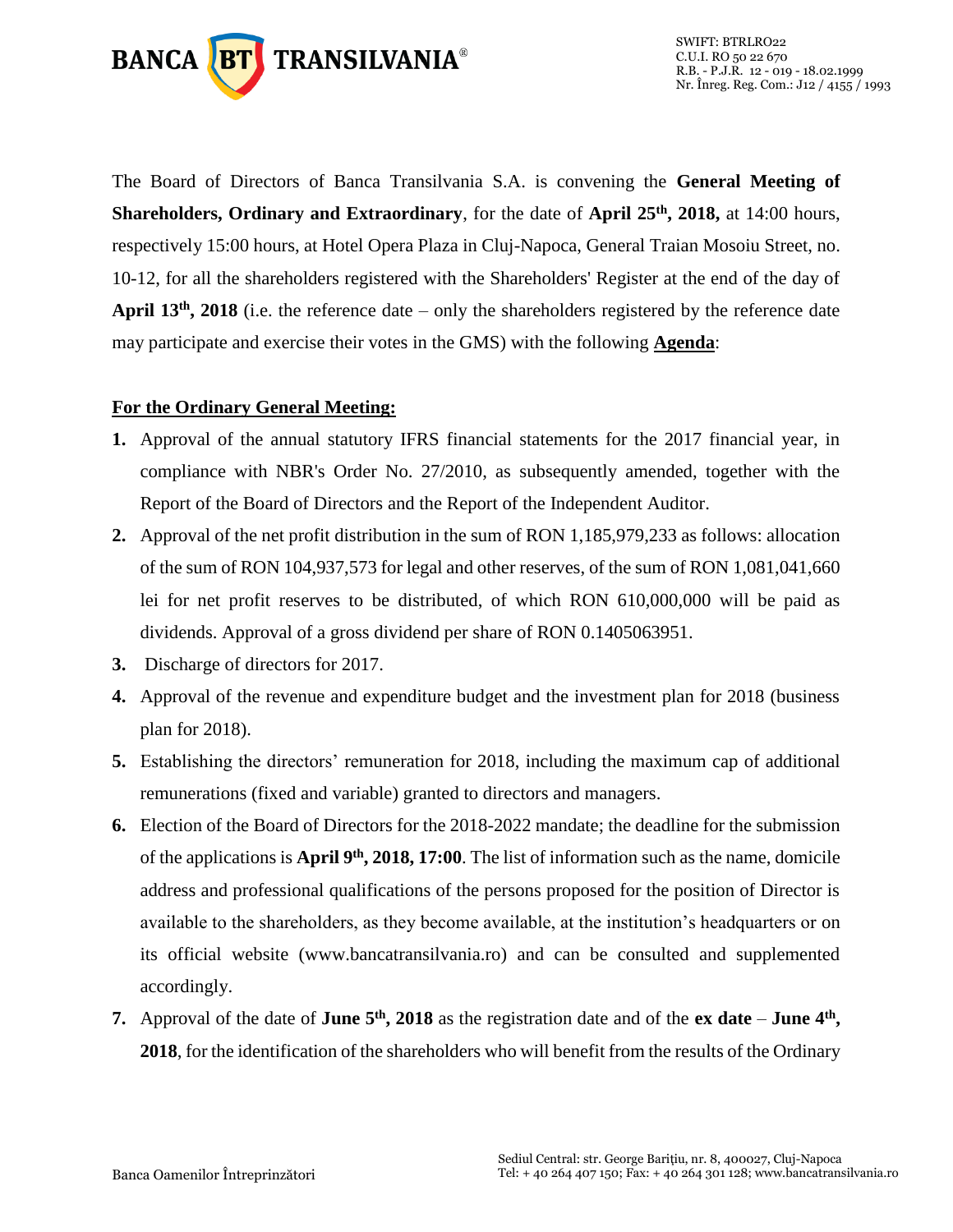

SWIFT: BTRLRO22 C.U.I. RO 50 22 670 R.B. - P.J.R. 12 - 019 - 18.02.1999 Nr. Înreg. Reg. Com.: J12 / 4155 / 1993

GMS and to whom the effects of the Ordinary GMS Decisions are applicable, including but not limited to the identification of the shareholders who will benefit from dividends.

- **8.** Approval of the date of **June 15th, 2018** as the payment date for dividend distribution.
- **9.** Approval of the mandates for the Board of Directors and for its individual members to carry out the decisions adopted by the Ordinary General Meeting of Shareholders.

#### **For the Extraordinary General Meeting:**

**1.** Increase of the share capital with the amount of **RON 471,041,660** by issuing **471,041,660**  new shares, at a nominal value of RON 1/share as well the determination of the price at which the fractions of shares will be compensated following the application of the algorithm and the rounding of the results, in accordance with the applicable legal provisions.

The increase in the share capital will be carried out through the capitalization of reserves from the net profit of the year 2017 in amount of RON 471,041,660, by issuing a number of 471,041,660 shares, with a nominal value of RON 1/share in the benefit of the shareholders registered with the Shareholding Register held by the Central Depository at the registration date that will be established by the GSM (proposed date August  $3<sup>rd</sup>$ , 2018);

- **2.** Approval of the share buyback by the Bank, in accordance with the applicable legal provisions, under the following terms and conditions: maximum **35,000,000** shares (0.8062% of the total shares included in the share capital) with a nominal value of RON 1/share at a minimum price equal to the market price on BSE at the moment of the buyback and a maximum price of RON 4 for a period of maximum 18 months as of the publishing date of the EGMS resolution in the Official Gazette of Romania, Part IV, part of a stock option plan with the purpose of implementing a remuneration program and a personnel incentive program for a period of at least 3 years as well as the payment of fixed remuneration, and the granting of a mandate for the Board of Directors for the enforcement of this resolution.
- **3.** Information regarding the acquisition of holdings in the capital of Victoriabank SA, Bancpost SA, ERB Retail Services IFN SA and ERB Leasing IFN SA as well as preliminary approval of the merger (by absorption) which would take place between Banca Transilvania S.A. (absorbing company) and Bancpost S.A. (absorbed company)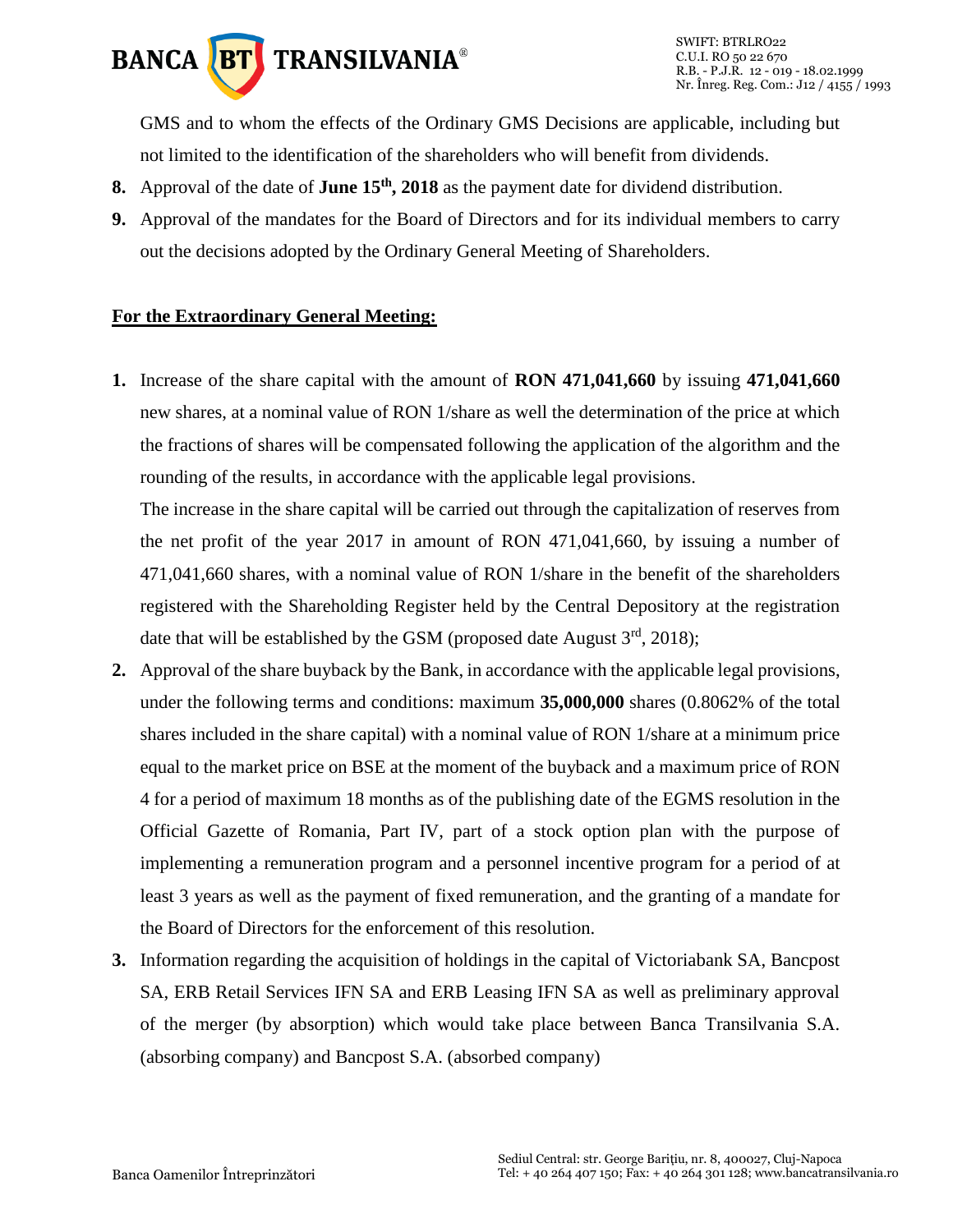

- **4.** Approval of the date of **August 3rd, 2018** as the registration date and of the **ex-date – August 2 nd, 2018,** for the identification of the shareholders who will benefit from the results of the Extraordinary GMS and to whom the effects of the Extraordinary GMS Decisions are applicable, including but not limited to the identification of the shareholders who will benefit from the shares allocated following the capital increase**.**
- **5.** Approval of the date of **August 6th, 2018** as the payment date for distribution of shares following the share capital increase.
- **6.** Approval of the mandates for the Board of Directors and individually for each of its members, in order to carry out the decisions of the Extraordinary General Shareholders Meeting.

If, at the first convening, the legal and statutory quorum is not met, the general meeting (ordinary and extraordinary) will take place on **April 26 th, 2018**, at 14:00 hours, respectively 15:00, at the above mentioned venue, with the same agenda and the same reference date.

#### **GMS Documents:**

The convening notice, the documents to be debated as well as the GMS resolution draft are available at the bank's head office in Cluj-Napoca, 8 George Baritiu St., starting with March 24, 2018 or on the web page of the bank: (www.bancatransilvania.ro).

The share capital of Banca Transilvania is composed of **4,341,439,404** shares, each share conferring the right to express one vote within the GMS.

## **Shareholders' proposals regarding the GMS:**

One or more shareholders having at least 5% of the share capital, individually or jointly, are entitled:

- to introduce new topics on the agenda (provided that each topic is accompanied by a justification or a draft decision proposed to be approved by the general meeting and; such proposal has to be sent to the bank not later than 15 days from the date of publication of the convening notice in the Official Gazette);
- to present draft resolutions for the topics on the agenda or proposed to be included on the agenda of the general meeting (such proposals will be written and sent to the bank not later than 15 days from the date of publication of the convening notice in the Official Gazette).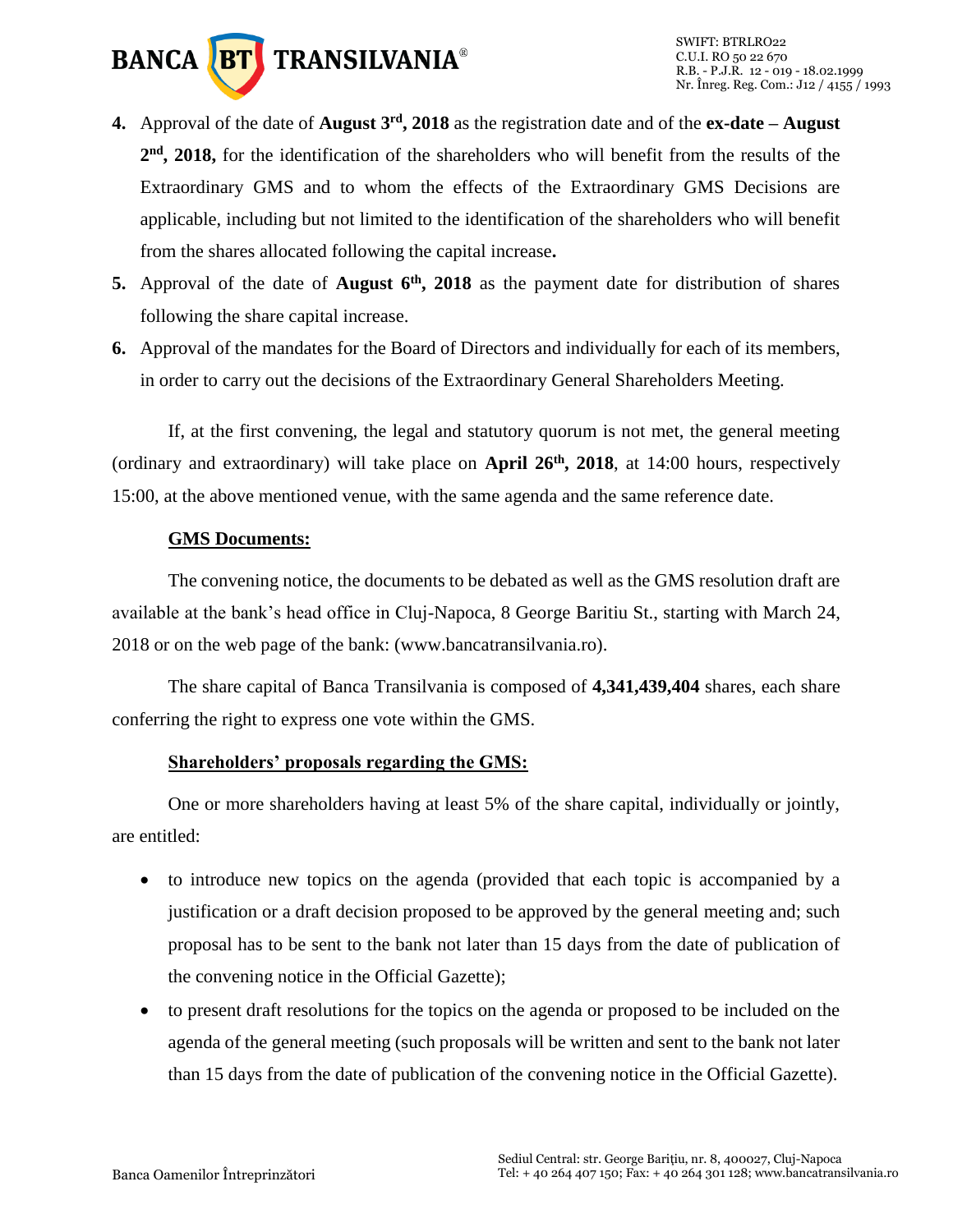

If appropriate, the revised agenda will be republished by **April 12, 2018** according to the law.

The shareholders' proposals and the documents attesting the fulfilment of conditions to exercise the rights mentioned above will be sent as follows:

through a handwritten document in original sent by post or courier service to Banca Transilvania S.A., 8 George Baritiu St., Cluj-Napoca, Cluj county. The document must be sent in an envelope on which the following is written clearly: "*For the General Meeting of Shareholders of the 25 th/26th of April 2018*".

through a document signed with an extended electronic signature according to the Law no. 455/2001 regarding electronic signatures – sent to [actionariat@btrl.ro.](mailto:actionariat@btrl.ro)

Each shareholder may propose a candidate for the position of member of the Board of Directors. The candidacy proposals for the position of Board member shall contain information such as: name, city of residence, professional qualification of the proposed person(s).

Candidates for the position of Board member must comply with the conditions imposed by the NBR's regulations. The candidates shall submit the following documents via fax at  $+40(0)264$ -407179 or e-mail at [actionariat@btrl.ro,](mailto:actionariat@btrl.ro) until 09.04.2018:

- *copy of identification document;*
- *Curriculum vitae*;
- *Statement issued by the candidate*, certifying that the person does not fall under any of the situations laid down in Article 110 in Emergency Government Ordinance no. 99/2006 or under any other incompatibility situation laid down in the applicable laws, or that he/she agrees to renounce any situation of incompatibility at any time before he/she is due to commence the exercise of the position he/she has been approved for by the National Bank of Romania.

Considering the legal provisions applicable to credit institutions, Banca Transilvania may request supplementary information from shareholders in order to determine the level of suitability of the individuals concerning the duties and the specificity of the management body of the credit institution.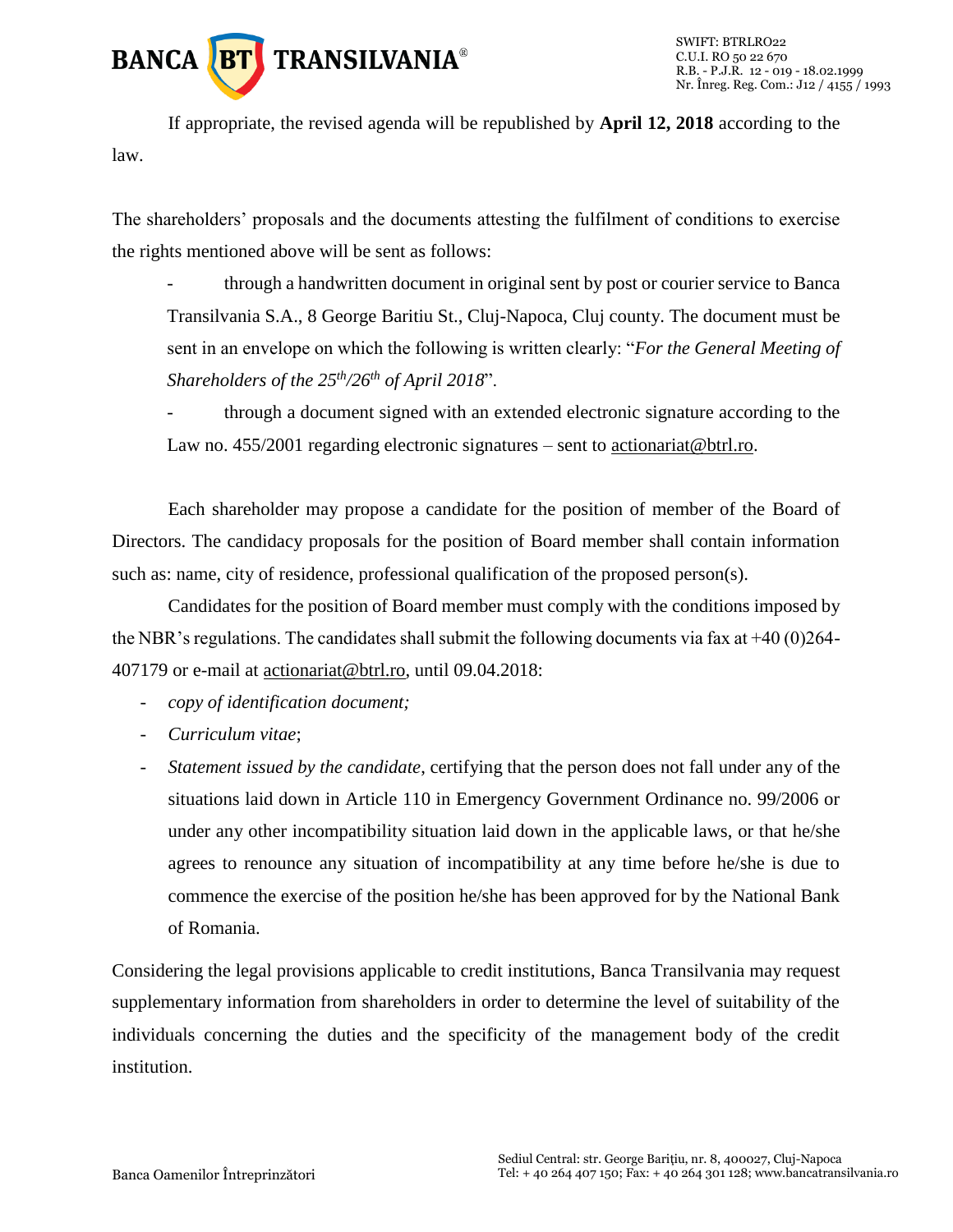

#### **Questions regarding the GSM:**

The shareholders can submit questions in writing regarding the topics on the agenda together with acts enabling the identification of the shareholder, so that they may reach the registry of the company by **23.04.2018** at the latest.

The shareholders questions may be sent in writing by post or courier service to Banca Transilvania S.A.'s headquarters or by e-mail to [actionariat@btrl.ro.](mailto:actionariat@btrl.ro) If sent by post, the document must be sent in an envelope on which the following is written clearly: ""*For the General Meeting of Shareholders of the 25th/26th of April 2018*".

The bank may also reply by posting the answers on the bank's website [\(www.bancatransilvania.ro\)](http://www.bancatransilvania.ro/), Investors' Relations Section, FAQ Tab.

#### **Participation in GSM:**

The reference date is April  $13<sup>th</sup>$ , 2018. Only shareholders registered on that date with the Shareholding Register held by the Central Depository will be able to participate and vote in the general meetings.

Shareholders may participate in the general meetings directly (through legal representatives), may be represented by other persons according to the law or may vote by correspondence.

The access of shareholders in the GSM or vote via correspondence is allowed through the direct identification of the individual by an identification document - ID (Identity card or legal equivalent (I.C.) for Romanian citizens or passport/proof of residency for foreign citizens), for natural individuals. For companies, the ID of the legal representative (Identity card or legal equivalent (I.C.) for Romanian citizens or passport/proof of residency for foreign citizens) must be provided.

The quality of the legal representative of a shareholder-company or other entities without legal personality will be determined in accordance with the list of shareholders at the reference, received from the Central Depository or by the participants defined in art. 168 para. 1 let. b) of the Law no. 297/2007 which provide custody services: a) the account statement which verifies the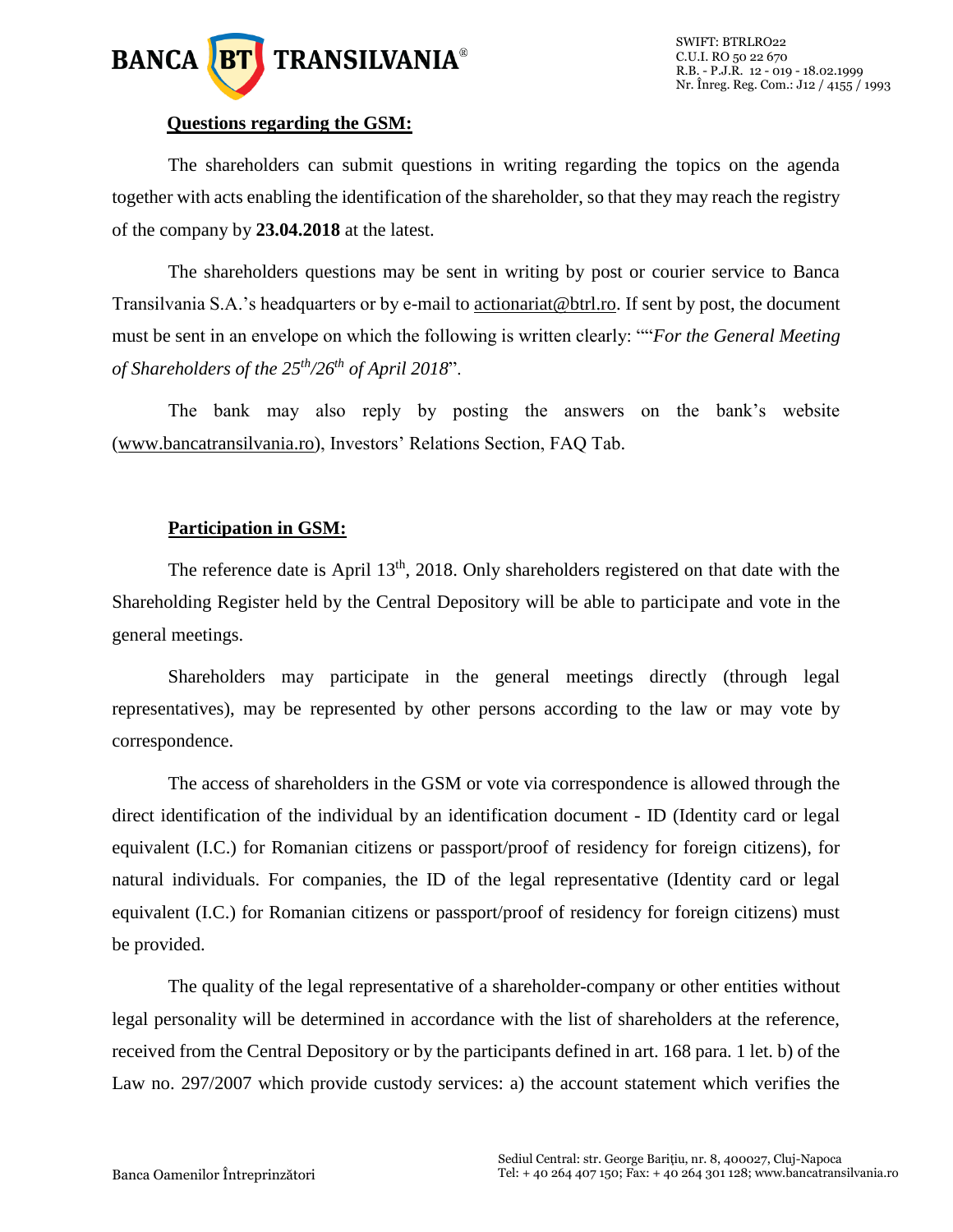

position of shareholder as well as the number of share held; b) the documents which attest the registration of information regarding the legal representative from the Central Depository/ other participants.

Should the legal representative of the shareholder-company not be mentioned in the shareholders' list at the reference date, then the quality of legal representative is proven through an official document which validates this quality (proof issued by a competent authority, in original or legalized copy, no older than 1 month before the date of the GSM).

The representative of the shareholder-individual must provide proof of identity (Identity card or legal equivalent (I.C.) for Romanian citizens or passport/proof of residency for foreign citizens) as well as a special or general power of attorney signed by the shareholder-individual.

The conventional representative of the shareholders-companies will provide the following proof of identity: identification document of the representative (Identity card or legal equivalent for Romanian citizens or passport/proof of residency for foreign citizens) together with special and general power of attorney signed by the legal representative. Information on power of attorney, general or specific, as well as voting by correspondence are mentioned below.

The documents presented in a foreign language other than English (except for identity documents valid in Romania) shall be accompanied by a translation made by a sworn translator in Romanian or English.

#### **General Power of Attorney**

Before their first use, general power of attorney shall be submitted / sent, in copy, containing the phrase "identical with the original" and with the signature of the representative so that the documents are received at the registry of the company until **April 20th 2018, 17:00, in an envelope clearly indicating "***For the General Meeting of Shareholders of the 25th/26th of April 2018***".**

General Power of Attorney (GPA) in a certified copy will be retained by the Company, having made mention of this in the minutes of the general meeting. General Power of Attorney is valid for a period which may not exceed three years.

The GPA can be sent by e-mail with the extended electronic signature, according to Law. 455/2001 on electronic signature, as amended and supplemented, so it may be received at the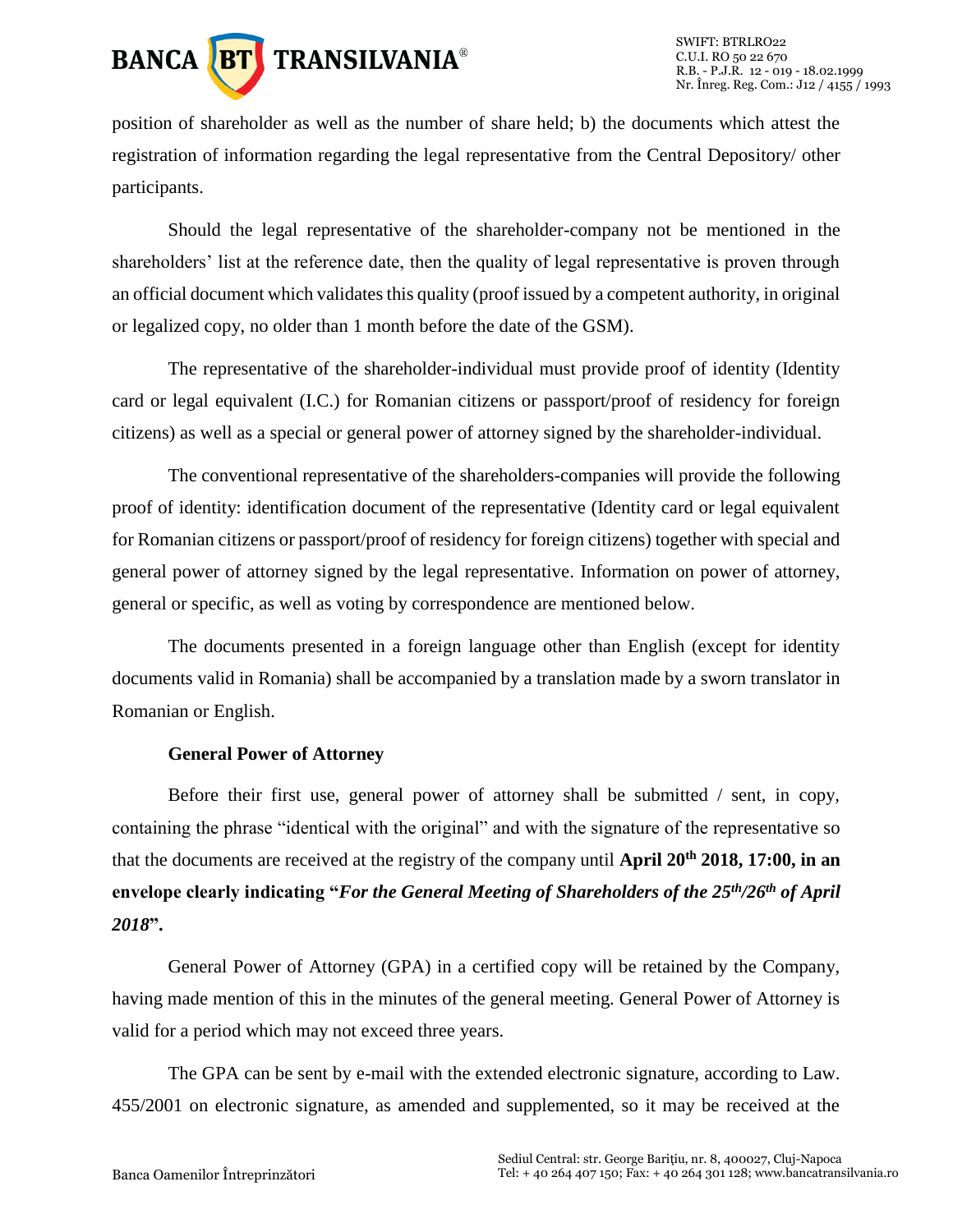

registry of the Company until **April 20th 2018, 17:00**, a[t actionariat@btrl.ro,](mailto:actionariat@btrl.ro) with the subject "*For the General Meeting of Shareholders of the 25th/26th of April 2018*".

To validate the mandate, the agent (conventional representative) must be either an intermediary (in accordance with Art. 2 para. 1 pt. 14 of Law no. 297/2004) or a lawyer and the shareholder is their client. Also, the agent must not be a situation of conflict of interest, such as:

- the agent is the significant shareholder of Banca Transilvania SA or an entity controlled by such shareholder;

- the agent is a member of the management body of Banca Transilvania, a significant shareholder or entity controlled by such shareholder;

- the agent is an employee or an auditor of the company or of a significant shareholder or entity controlled by such a shareholder;

- the agent is a spouse, relative or in-law up to the fourth degree of one of the individuals mentioned above.

The power of attorney cannot be transferred to another person. If the representative is a legal entity, it may exercise its mandate through any person that is part of its governing body or its employees (through proof of quality of representation).

Along with GPA, the shareholders will send the company proof that the agent is either an intermediary (in accordance with Art. 2 para. 1 pt. 14 of Law no. 297/2004) or a lawyer and the shareholder is a client thereof.

Also, individual shareholders will send copy of the proof of their identity.

The documents presented in a foreign language other than English (except for identity documents valid in Romania) shall be accompanied by a translation made by a sworn translator in Romanian.

Verification and validation of the GPA submitted to the Company will be conducted by the technical secretaries designated in accordance with the law, who shall safeguard the documents.

## **Special Power of Attorney (SPA) and correspondence voting ballots**

1. The documents necessary for individual shareholders to attend the GSM are: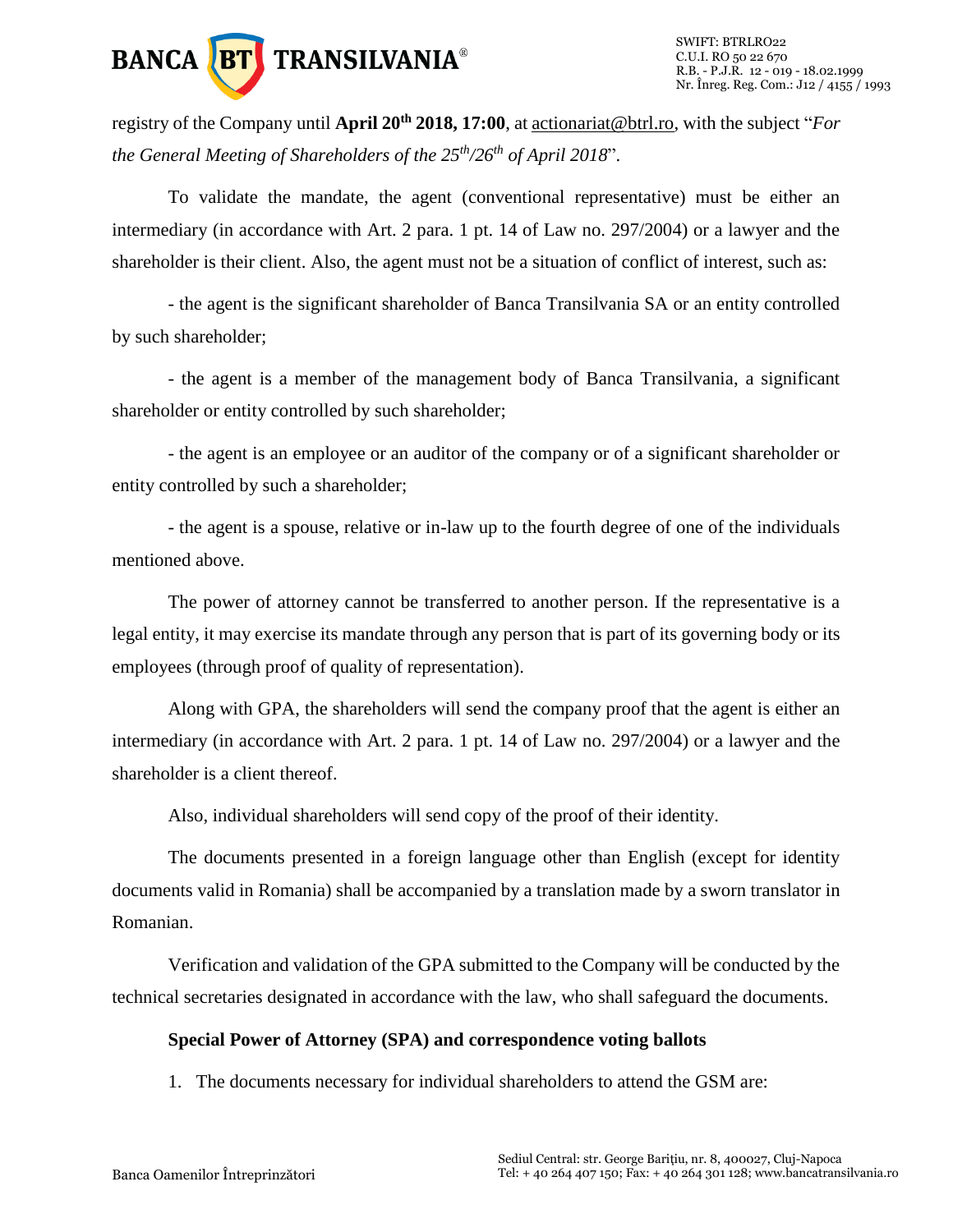# **BANCA BT TRANSILVANIA®**

- an identification document, if the shareholder attends the meeting in person;
- a special power of attorney in accordance with the law and the identification document of the representative, if the shareholder is represented by another person;
- 2. The documents necessary for shareholders companies to attend the GSM are:
	- $\circ$  The quality of the legal representative of a shareholder-company or other entities without legal personality will be determined in accordance with the list of shareholders at the reference, received from the Central Depository or by the participants defined in art. 168 para. 1 let. b) of the Law no. 297/2007 which provide custody services: a) the account statement which verifies the position of shareholder as well as the number of share held; b) the documents which attest the registration of information regarding the legal representative from the Central Depository/ other participants.
	- o Should the legal representative of the shareholder-company not be mentioned in the shareholders' list at the reference date, then the quality of legal representative is proven through an official document which validates this quality (proof issued by a competent authority, in original or legalized copy, no older than 1 month before the date of the GSM).
	- o beside the aforementioned document proving the legal representative status of the person signing the power of attorney, the person delegated with representation competence must also present, in accordance with the law, the special or general power of attorney signed by the legal representative of the respective legal entity.

Starting with March 24<sup>th</sup>, 2018 the special power of attorney forms, respectively those for exercising the right to vote by correspondence will be available at Banca Transilvania's Head Office and the bank's branches/agencies in the country or can be downloaded from the bank's website [\(www.bancatransilvania.ro\)](http://www.bancatransilvania.ro/), in both Romanian and English**.**

After filling in and signing the power of attorney forms, under the sanction of losing the voting right, a copy is to be filed with / sent to the Bank's Head Office or branches by **April 20th , 2018** (in an envelope mentioning "*For the General Meeting of Shareholders of the 25th/26th of April 2018*"), another copy will be given to the authorized person and the third will remain with the shareholder. The power of attorney will be accompanied by a copy of the identification document of the individual shareholder /legal representative of the shareholder-company and for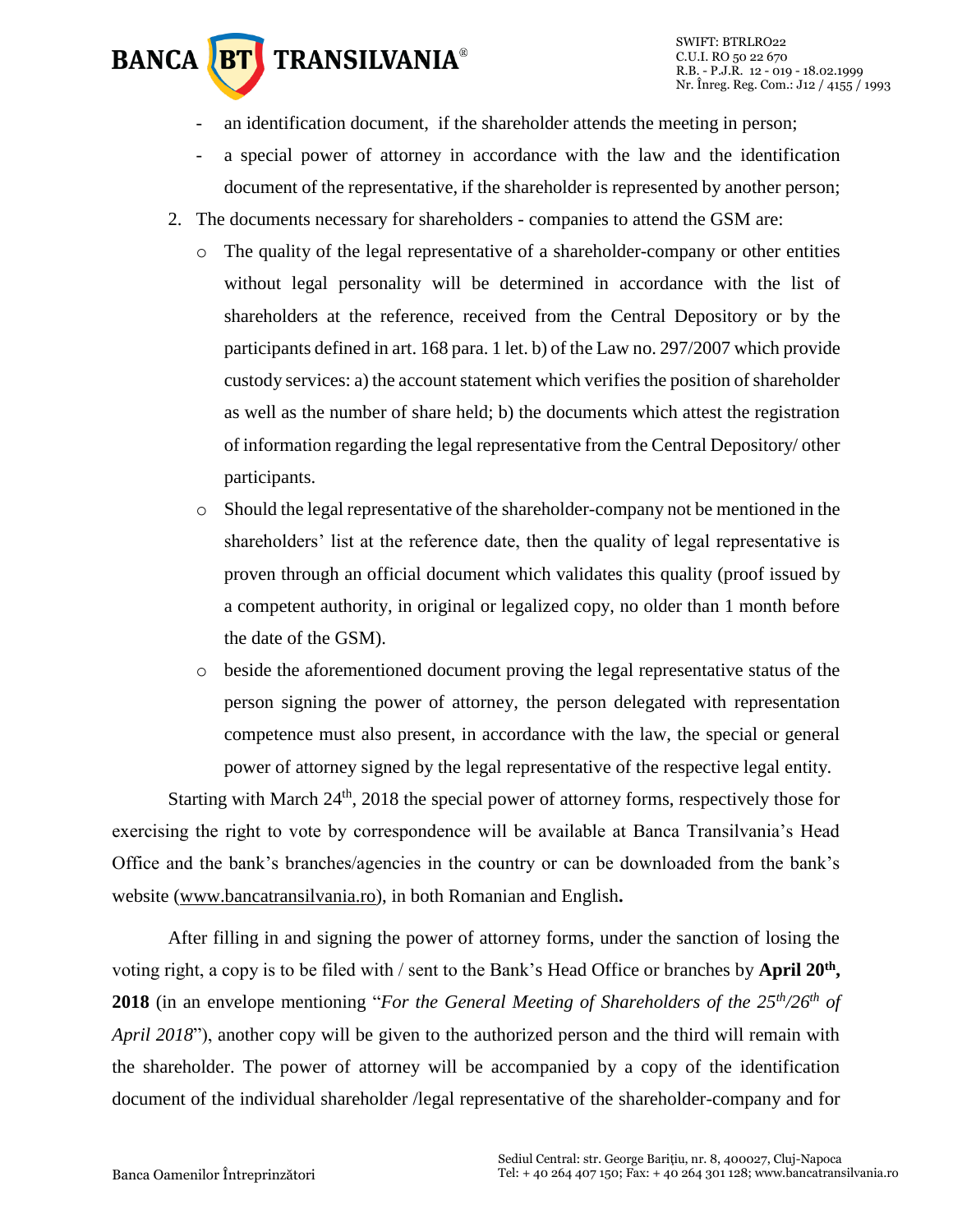

legal entities by an official document certifying the quality of legal representative mandated to sign the power of attorney. The special power of attorney should include the information provided in the special power of attorney form provided by BT specifying the vote for each item on the agenda. The power of attorney forms can be sent by e-mail to the following e-mail address: [actionariat@btrl.ro.](mailto:actionariat@btrl.ro)

The special powers of attorney/voting via correspondence ballots regarding item no. 6 on the agenda of the meeting, filled out by the shareholders with their voting options, signed, in original, will be inserted in a separate sealed envelope, stating clearly "Confidential – Voting instructions for the General Meeting of Shareholders of the 25th/26th of April 2018", envelope which will be placed in another envelope containing the general power of attorney/special power of attorney/voting ballot via correspondence for the other items on the agenda of the GSM together with the relevant documents.

Credit institutions that provide custody services for the bank's shareholders may sign and transmit the GPAs / SPAs by mail on behalf of their clients, based on the rights conferred onto them by the custody contracts as well as the exact voting instructions received from customers for such a GSM.

In this case, the SPAs/ correspondence voting ballots shall be accompanied by an affidavit issued by the credit institution which received the power of representation by the SPA, which establishes that:

(a) the credit institution provides custody services for said shareholder;

(b) the instructions contained within the power of attorney) are identical to the instructions from the SWIFT message received by the credit institution in order to vote on behalf of the shareholder;

(c) the special power of attorney is signed by the shareholder.

The SPAs / correspondence voting forms and the before mentioned affidavit issued by the credit institution that received power of representation through the SPA must be submitted at the company in original, signed, as appropriate, or transmitted by e-mail t[o actionariat@btrl.ro](mailto:actionariat@btrl.ro) without the fulfilment of other formalities related to the form of these documents, within the deadlines mentioned above.